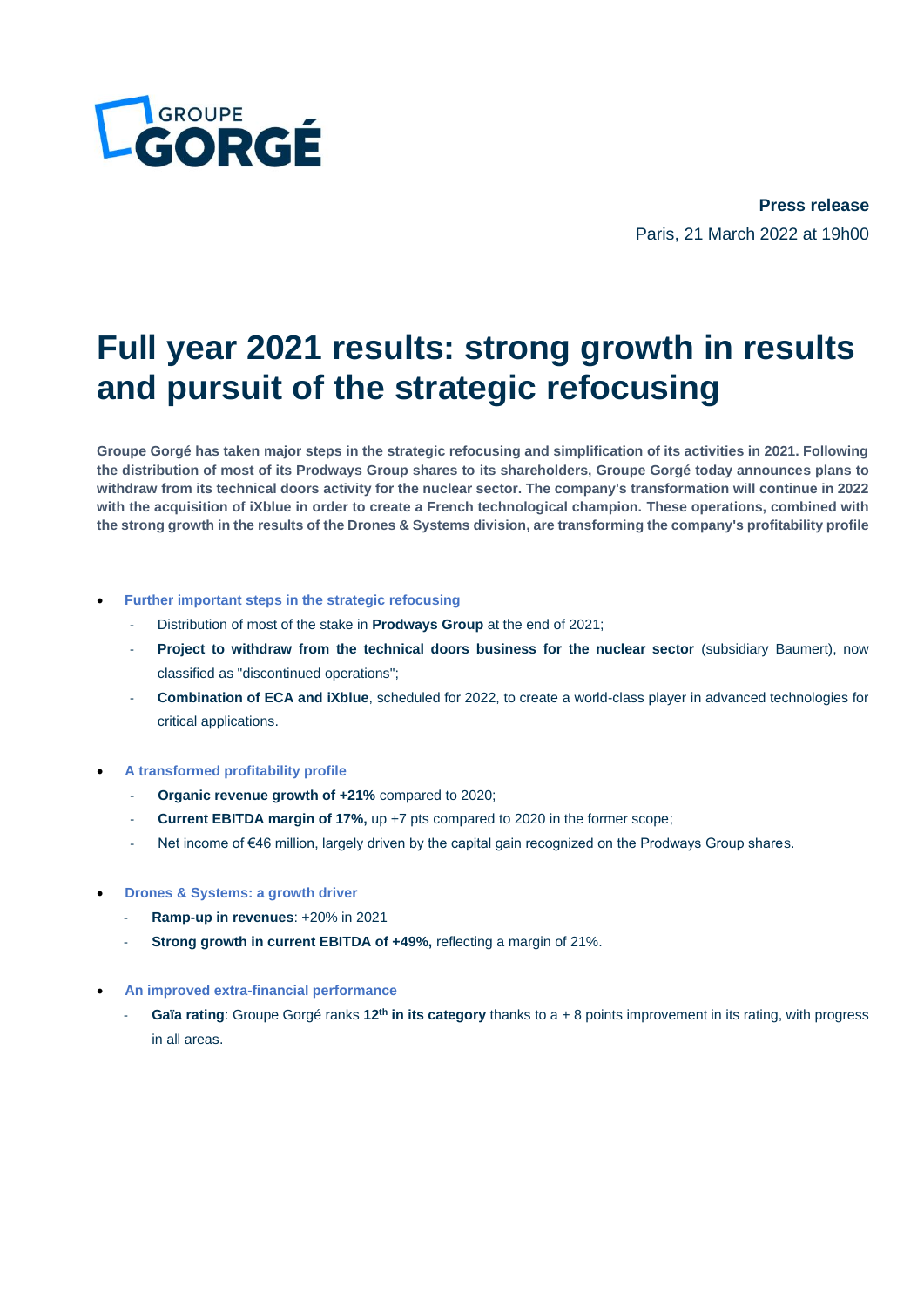

#### **Major progress in strategic refocusing**

Initiated in 2018, the strategy of refocusing the Group's activities began with the disposal of certain subsidiaries in the Engineering & Protection Systems division positioned in highly cyclical sectors (automotive, Oil & Gas): sale of AI Group in 2018, followed by CIMLEC in 2019 and Van Dam in 2020. An important step in this refocusing was then taken in 2020 with the reinforcement in the Drones & Systems division, thanks to the merger with ECA, which is now owned at 100% by Groupe Gorgé.

The simplification of the group continued in 2021 with the achievement of new milestones.

#### **Groupe Gorgé distributes most of its Prodways Group shares to its shareholders**



In December 2021, Groupe Gorgé distributed most of its shares in Prodways Group, a leading player in 3D printing, to its shareholders, representing 50.6% of the capital of its subsidiary. Prodways Group is now deconsolidated and classified as "discontinued operations". This operation has enabled Groupe Gorgé to take a major step forward in its simplification, and the company now benefits from increased lisibility and a better profile on the stock markets.

In addition, the transaction generated a €44 million capital gain, which is recorded in net income for the year 2021.

# **Withdrawal from the technical doors business for the nuclear sector**



Groupe Gorgé announces today that it plans to withdraw from the manufacturing and installation of technical doors for the nuclear sector, carried out by its subsidiary Baumert. This new step in the simplification process is in line with the company's strategy of withdrawing from less technologyintensive activities in order to strengthen its position in high-tech markets. This division achieves virtually no synergies with the group's other activities and has been experiencing difficulties for several years. The prospects for the construction of new reactors in France are not expected to generate revenues before 2028.

The plan to withdraw from this activity, which is a negative contributor to earnings, materially strengthens Groupe Gorgé's profitability profile. The details of this withdrawal will be communicated as soon as the project is sufficiently advanced.

#### **Combination between ECA Group and iXblue: emergence of a French technology champion**



On March 10, 2021, Groupe Gorgé entered into exclusive negotiations with the shareholders of iXblue to acquire 100% of the company's capital.

This major strategic project marks a turning point in the history of Groupe Gorgé and will create a world-class player in cutting-edge technologies for critical applications, notably in the defense, space and maritime sectors. The transaction is subject to customary regulatory approvals and could be completed in approximately 3 to 6 months.

More information is available in the dedicated press release [\(link\)](https://www.groupe-gorge.com/en/wp-content/uploads/sites/3/2022/03/CP_Acquisition-iXblue_14_03_2022_EN.pdf).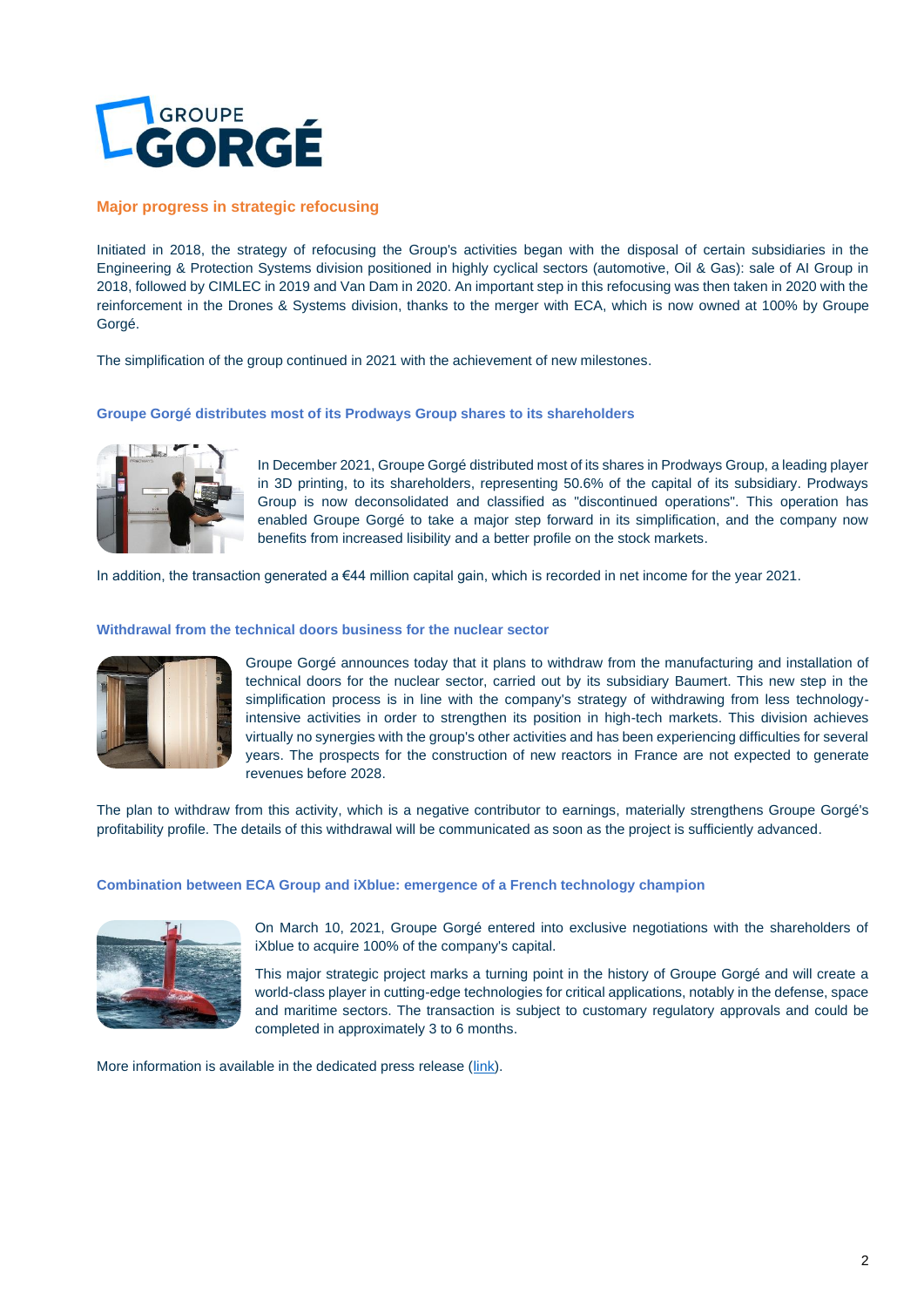

**The progress made in refocusing the activities demonstrates the ability of the teams to rapidly and successfully execute the strategic plan. Thanks to this transformation, Groupe Gorgé benefits from improved clarity and a significantly better profitability profile. The clear focus on the Drones & Systems business (through ECA Group), which represents 80% of current EBITDA in 2021, positions Groupe Gorgé as a recognized specialist in the field of autonomous robotics and integrated system.**

# **2021 results: a transformed profitability profile**

| (in $\epsilon$ million)                      | 2021   | 2020<br>restated <sup>1</sup> | 2020<br>published | Change €m<br>2021 vs<br>2020 restated | Change %<br>(organic)      |
|----------------------------------------------|--------|-------------------------------|-------------------|---------------------------------------|----------------------------|
| <b>Revenues</b>                              | 178,3  | 150,9                         | 231,1             | $+27,4$                               | $+18%$<br>$(org. : +21\%)$ |
| <b>Current EBITDA<sup>2</sup></b>            | 30,2   | 23,1                          | 24,1              | $+7,0$                                | $+30%$                     |
| Current EBITDA margin (%)                    | 16,9%  | 15,3%                         | 10,4%             | $+1,6$ pts                            | n.a.                       |
| Income from ordinary activities <sup>2</sup> | 15,4   | 10,3                          | 2,5               | $+5,1$                                | $+50%$                     |
| <b>Operating income</b>                      | 14,2   | 11,0                          | $-9,0$            | $+3,2$                                | $+29%$                     |
| <b>Financial result</b>                      | $-2,5$ | $-0,9$                        | $-1,7$            | $-1,6$                                |                            |
| <b>Tax</b>                                   | $-3,2$ | $-1,1$                        | 0,2               | $-2,1$                                | $\overline{\phantom{a}}$   |
| Net income from discontinued activities      | 38,3   | $-20,6$                       | $-1,0$            | $+58,9$                               | $\overline{\phantom{a}}$   |
| Net income                                   | 46,9   | $-11,5$                       | $-11,5$           | $+58,4$                               |                            |
| Net income in group share                    | 46,2   | $-5,8$                        | $-5,8$            | $+52,0$                               | $\,$                       |

The various operations linked to the group's refocusing make it necessary to restate the results of the previous year to ensure comparison with those of the year 2021. The main impacts are the classification as discontinued operations following:

The distribution of Prodways Group shares, which results in its deconsolidation and the recognition of an exceptional income.

► The treatment of the technical doors activity in the nuclear sector as an activity held for sale.

<sup>1</sup> 2020 income statement adjusted for the contributions of Prodways Group and Baumert, reclassified in application of IFRS 5 concerning discontinued operations.

See glossary in the appendix for a definition of alternative performance indicators.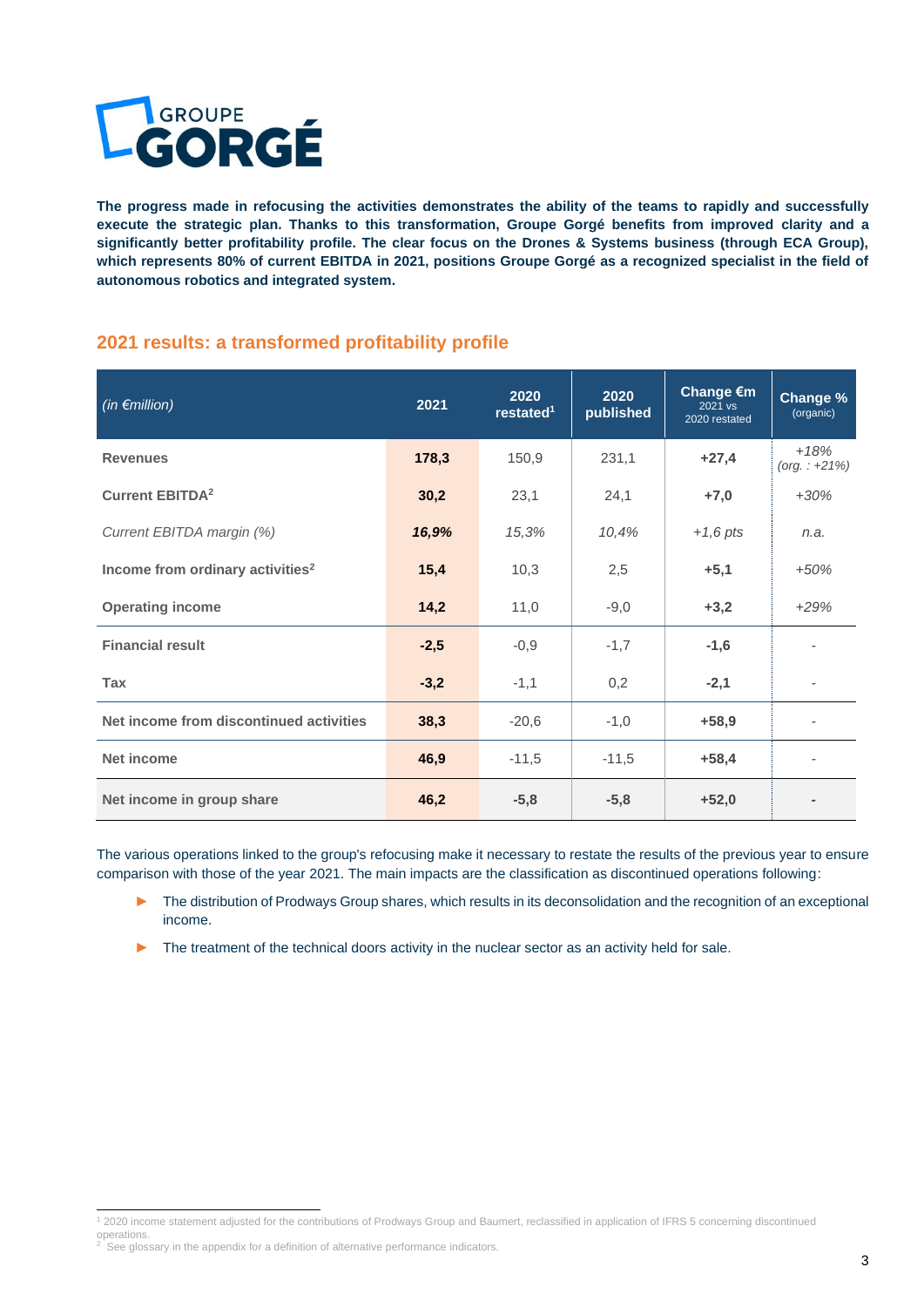

#### **+21% organic revenue growth.**

Groupe Gorgé achieved consolidated revenues of €178 million in 2021, excluding discontinued operations (subsidiaries Prodways Group and Baumert). This increase of +18% on a comparable consolidation basis and +21% on an organic basis is the combined result of:

- ► **The sustained growth momentum of the Drones & Systems business, up by +20% in 2021, reflecting:**
	- **Successes in the naval sector**, where the Group enjoys major competitive advantages and which now accounts for 70% of this division's revenues: +40% growth.
	- Consolidation of **leadership in on-board equipment** for the aerospace sector (about 20% of revenues): +6% growth.
	- The decline in revenues in **other activities, particularly industrial**, (about 10% of revenues) still marked by limited investments in the aerospace sector: -24% of revenues.
- ► The return to growth in the **Engineering & Protection Systems** division: +17% in 2021.

More details are available in the dedicated press release of February 23, 2022 [\(link\)](https://www.groupe-gorge.com/en/wp-content/uploads/sites/3/2022/02/CP_Groupe-Gorge_CA-FY_2021_EN.pdf).

#### **Profits increasing in absolute terms and as a percentage**

Groupe Gorgé has generated a current EBITDA of €30 million in 2021, up +30% year-on-year. This performance represents a current EBITDA margin of 17%, a new record for the group. This level achieved represents an increase of +1.6 pt in continuing activities and +6.5 pts compared to 2020 under the previous consolidation scope. This significant improvement is explained by the strategic refocusing on a growing, high-margin division and the withdrawal from less profitable activities:

- The **Drones & Systems** division achieved €24 million in current EBITDA in 2021, up +49%. Its current EBITDA margin stands at 21%, a record level for over 10 years.
- **The withdrawal** from certain activities in the **Engineering & Protection Systems** division, which had a negative impact on current EBITDA.
- The deconsolidation of Prodways Group, whose margins have improved but remain below the group average.

As a result, the group generated an **income from ordinary activities of €15.4 m,** up +€5 million compared to 2020.

After taking into account exceptional costs of €1.2m (exceptional depreciation and amortization), **operating income** stands at €14.2 million.

As a consequence, Groupe Gorgé generated record **net income of €46 million in 2021 in group share**, including the €44 million capital gain recorded on the distribution of Prodways shares in December 2021, partly reduced by the negative contribution of Baumert.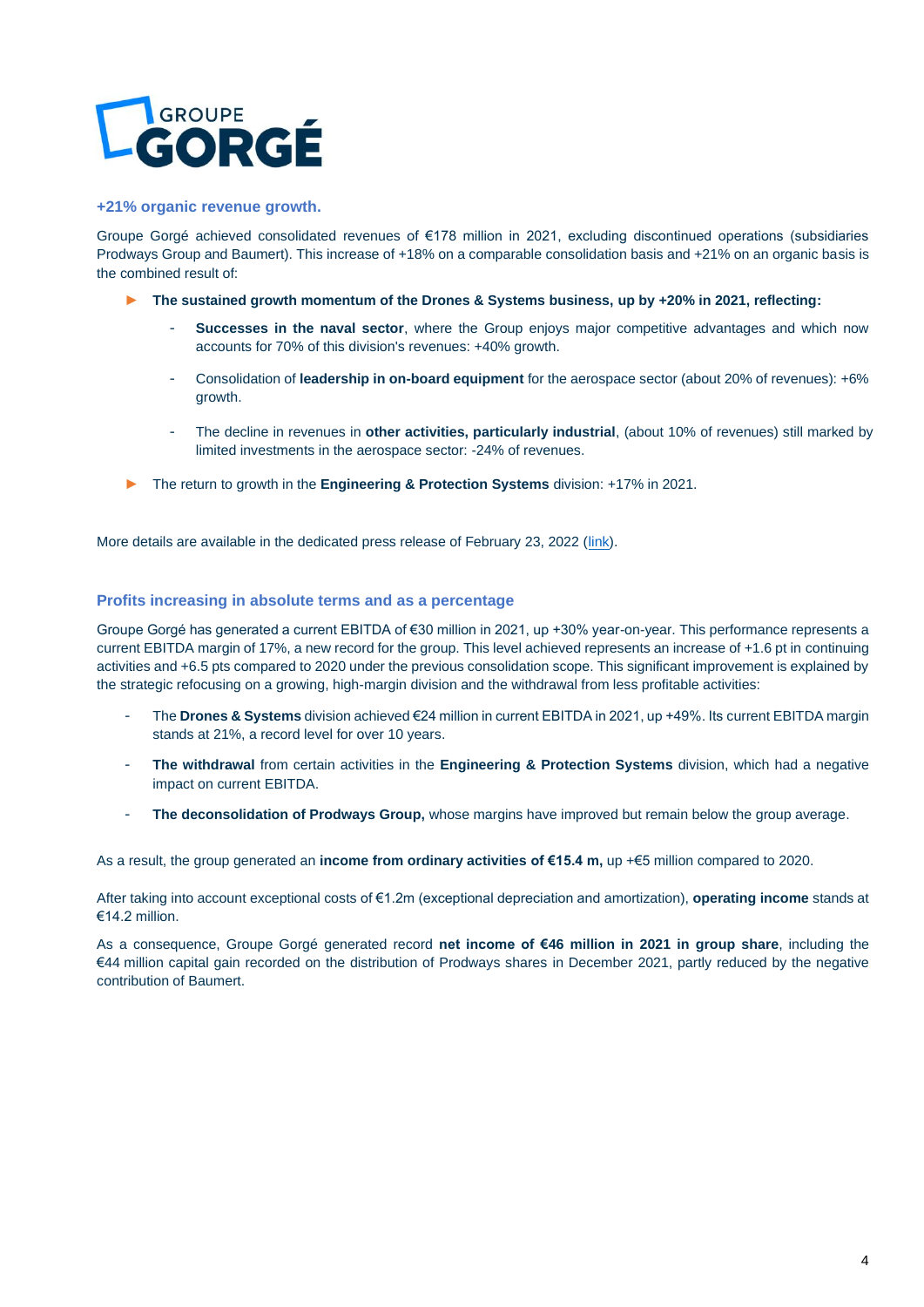

### **2021 results by division**

| In $\epsilon$ million                                 |                                 | <b>FY2020</b> | <b>FY2021</b> | <b>Variation</b>    |
|-------------------------------------------------------|---------------------------------|---------------|---------------|---------------------|
| <b>Drones &amp; Systems</b>                           | Revenues                        | 96,2          | 115,3         | $+19,9%$            |
|                                                       | <b>Current EBITDA</b>           | 16,1          | 24,0          | $+49,3%$            |
|                                                       | Current EBITDA margin (%)       | 16,7%         | 20,8%         | $+4$ , 1 pts        |
|                                                       | Income from ordinary activities | 7,0           | 11,8          | +4,8 M€             |
|                                                       |                                 |               |               |                     |
| <b>Engineering &amp; Protection</b><br><b>Systems</b> | Revenues                        | 54,8          | 64,0          | $+16,8%$            |
|                                                       | <b>Current EBITDA</b>           | 7,2           | 4,9           | $-31,8%$            |
|                                                       | Current EBITDA margin (%)       | 13,2%         | 7,7%          | $-5,5$ pts          |
|                                                       | Income from ordinary activities | 4,2           | 3,0           | $-1,3 \, \text{M}€$ |

#### **Drones & Systems (through ECA Group): +49% current EBITDA**

The improvement in profits in the Drones & Systems division is the result of:

- ► **The ramp-up in revenues**, notably due to the successful execution of the BENL program;
- ► **The good cost control demonstrated** by ECA Group teams and the **resizing of the on-board equipment activity**, pulling the division's profitability upwards.
- ► **The negative impact in 2021 of the new AMR activity** (Autonomous Mobile Robot). The commercialization started during 2021 and is expected to ramp up.

#### **Engineering & Protection Systems: +27% current EBITDA on an organic basis**

Following the divestments of Van Dam in 2020 and of Baumert in progress, this division now comprises **Consulting in Engineering & Technology** and **Fire Protection**, with active (sprinklers, water mist, fire networks, etc.) and passive (fire doors, partitions and glass) protection solutions.

Revenue growth of +17%, and +26% on an organic basis, was driven by the continued development of the consulting in engineering, with an increase in the number of employees and in the number of assignments in progress. The good performance of the fire protection business is also contributing to revenue growth in 2021.

The contribution to current EBITDA from this division reached €4.9 m this year, compared with €7.2 m in 2020. This decline is explained by a capital gain on the disposal of an asset (sale of the Van Dam company) that was recognized in 2020. On an organic basis and restated for this capital gain, current EBITDA is up 27%, in line with the growth in revenues.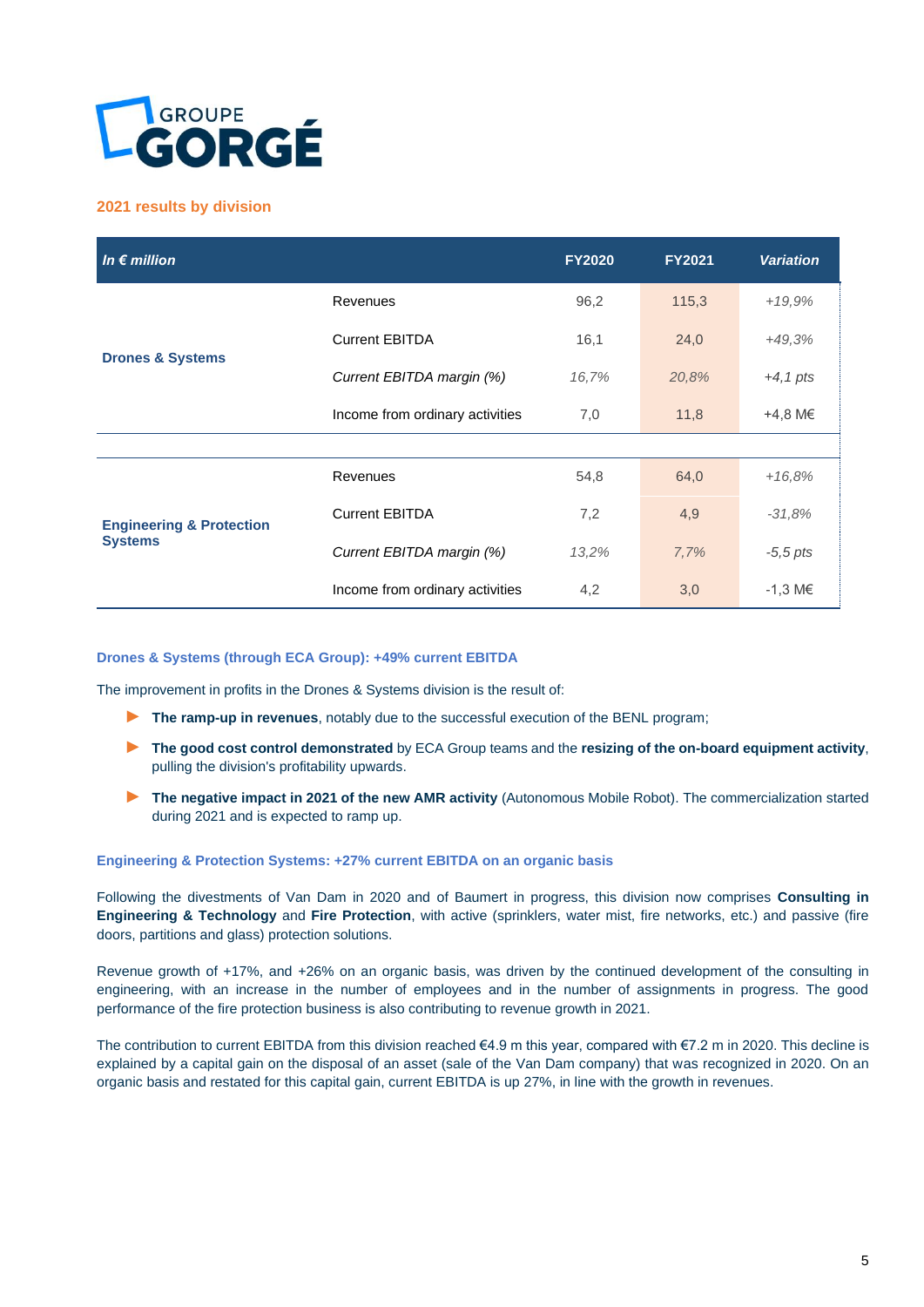

#### **Significant progress in extra-financial performance**

Groupe Gorgé has made significant progress in its ESG policy in all three areas of Environment, Social and Governance. This improvement has been rewarded by an increase of 8 points in the Gaïa Rating with a score of 78/100 at the end of the company's latest evaluation.

As a result of this improvement, Groupe Gorgé has been included for the first time in the Gaïa-Index, the French benchmark index for Small & MidCaps, which distinguishes the 70 most virtuous French SMEs in terms of extra-financial performance. The company is one of the 9 new entrants to the index and ranks 12<sup>th</sup> in its category<sup>3</sup>.

This progress is expected to continue in the coming years thanks to the setting of targeted objectives and the growing involvement of all Groupe Gorgé teams, supported by the Board of Directors.

#### **Dividend**

On December 22, 2021, Groupe Gorgé paid an exceptional dividend to its shareholders in the form of a distribution in kind of Prodways Group shares. This distribution represented an amount of €4.11 per Groupe Gorgé share. Following this significant distribution, Groupe Gorgé will propose to the Annual General Meeting of 16 June 2022 that no ordinary dividend be paid for the 2021 financial year. This decision is made in the context of the operation of rapprochement between ECA Group and iXblue, the financing of which mobilizes the group's resources, thus avoiding a capital increase and dilution for shareholders.

#### **Upcoming events**

An event to present the merger between ECA Group and iXBlue to the financial community will take place on April 6, 2022 at 9:00 am. Groupe Gorgé will take the opportunity to answer questions from analysts and investors regarding the 2021 annual results and growth prospects.

<sup>3</sup> Category of evaluated companies with sales between €150 and €500 million, i.e. 85 companies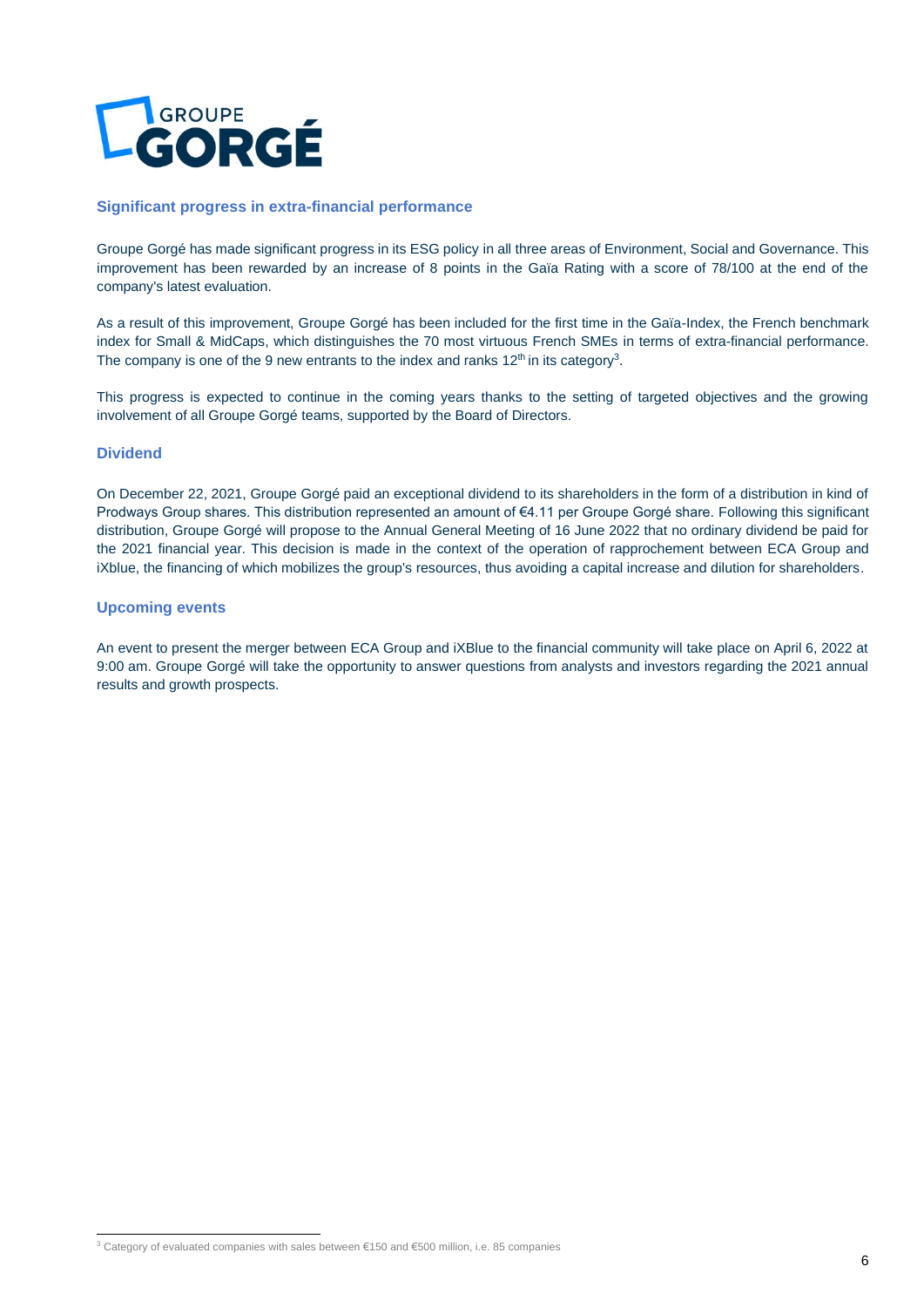

#### **About Groupe Gorgé**

Groupe Gorgé is a high-tech industrial group driven by a strong entrepreneurial culture. The Group is present in drones, engineering and protection systems. The Group generated revenue of €202 million in 2021.

#### **More information on www.groupe-gorge.com**

Groupe Gorgé is listed on Euronext Paris Compartment B (GOE).

#### **Contacts:**

#### **Investor Relations**

Hugo Soussan Tel. +33 (0)1 44 77 94 86 [h.soussan@groupe-gorge.com](mailto:h.soussan@groupe-gorge.com)

Claire Riffaud Tel. +33 (0)1 53 67 36 79 [criffaud@actus.fr](mailto:criffaud@actus.fr)

**Media Relations** Manon Clairet Tel. +33 (0)1 53 67 36 73 [mclairet@actus.fr](mailto:mclairet@actus.fr) 

**Follow Groupe Gorgé on : groupe-gorge.com**  $\mathbf{y}$  in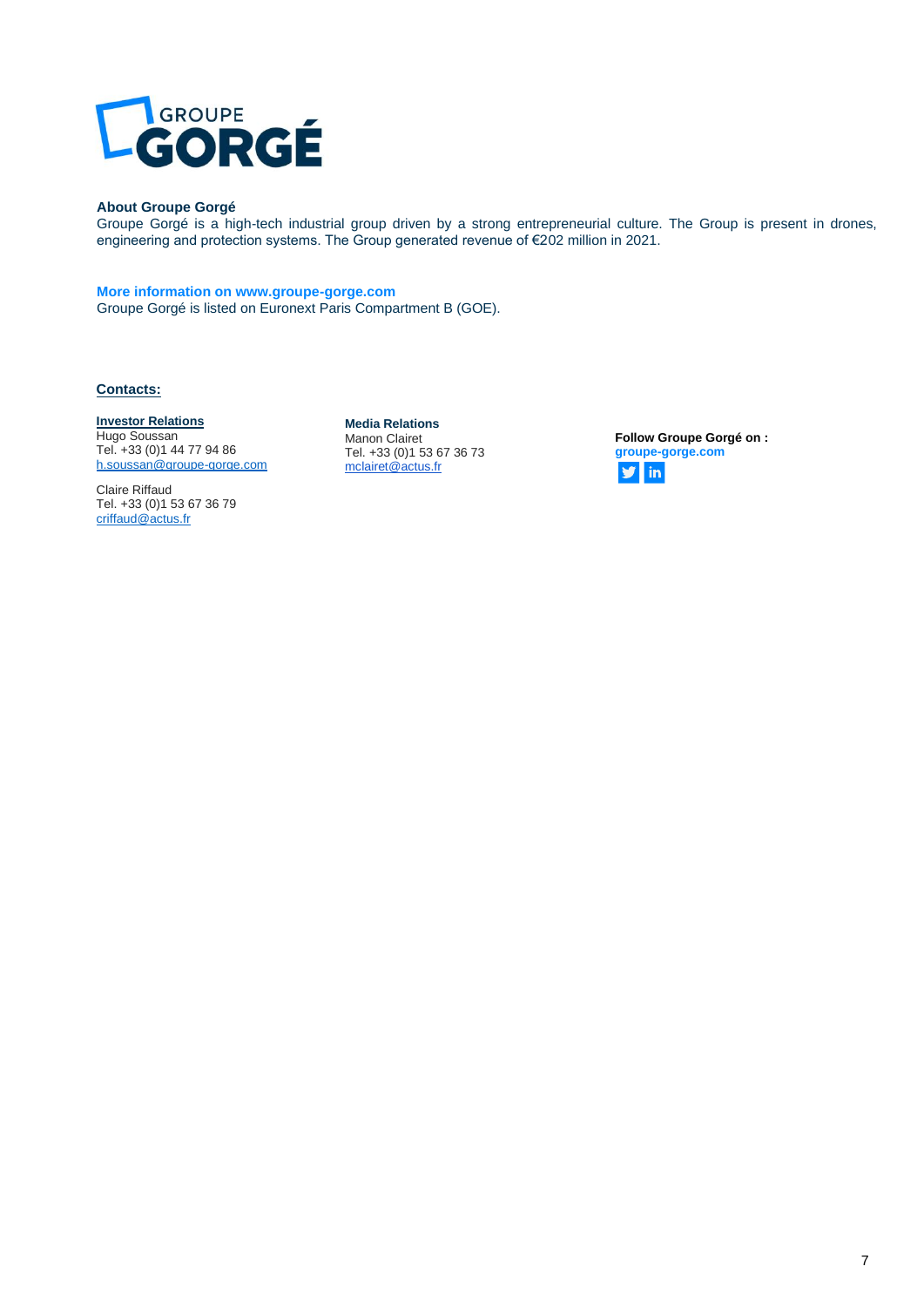

# **Appendices**

# **Consolidated income statement**

| (in thousands of euros)                                       | 2021     | 2020 <sup>4</sup> |
|---------------------------------------------------------------|----------|-------------------|
| <b>REVENUE</b>                                                | 178 273  | 150 913           |
| Capitalized production                                        | 11 569   | 7899              |
| Inventories and work in progress                              | (1907)   | 2 0 8 6           |
| Other income from operations                                  | 8 1 8 5  | 5 1 5 1           |
| Purchases and external charges                                | (84003)  | (7717)            |
| Personnel expenses                                            | (82 294) | (68197)           |
| Tax and duties                                                | (1898)   | (1862)            |
| Depreciation, amortization, and provisions (net of reversals) | (14784)  | (12 870)          |
| Other operating income and expenses                           | 2 2 5 3  | 4 3 2 9           |
| <b>INCOME FROM ORDINARY ACTIVITIES</b>                        | 15 3 94  | 10 271            |
| Group share of the earnings of affiliated companies           |          |                   |
| Non-recurring items in operating income                       | (1166)   | 776               |
| <b>OPERATING INCOME</b>                                       | 14 228   | 11 047            |
| Interest on gross debt                                        | (2 293)  | (990)             |
| Interest on cash and cash equivalents                         | 4        | 23                |
| <b>NET BORROWING COST (a)</b>                                 | (2 289)  | (967)             |
| Other financial income (b)                                    | 173      | 394               |
| Other financial expense (c)                                   | (347)    | (285)             |
| FINANCIAL INCOME AND EXPENSES (d=a+b+c)                       | (2463)   | (858)             |
| Income tax                                                    | (3179)   | (1066)            |
| <b>NET INCOME FROM CONTINUING OPERATIONS</b>                  | 8586     | 9 1 2 3           |
| Net income from discontinued operations                       | 38 286   | (20634)           |
| <b>CONSOLIDATED NET INCOME</b>                                | 46 871   | (11 510)          |
| <b>INCOME ATTRIBUTABLE TO PARENT COMPANY SHAREHOLDER</b>      | 46 208   | (5811)            |
| <b>INCOME ATTRIBUTABLE TO NON-CONTROLLING INTERESTS</b>       | 663      | (5700)            |

| Average number of shares | 7 218 321 | 13 524 747 |
|--------------------------|-----------|------------|
|                          |           |            |

<sup>4</sup> Restated 2020 figures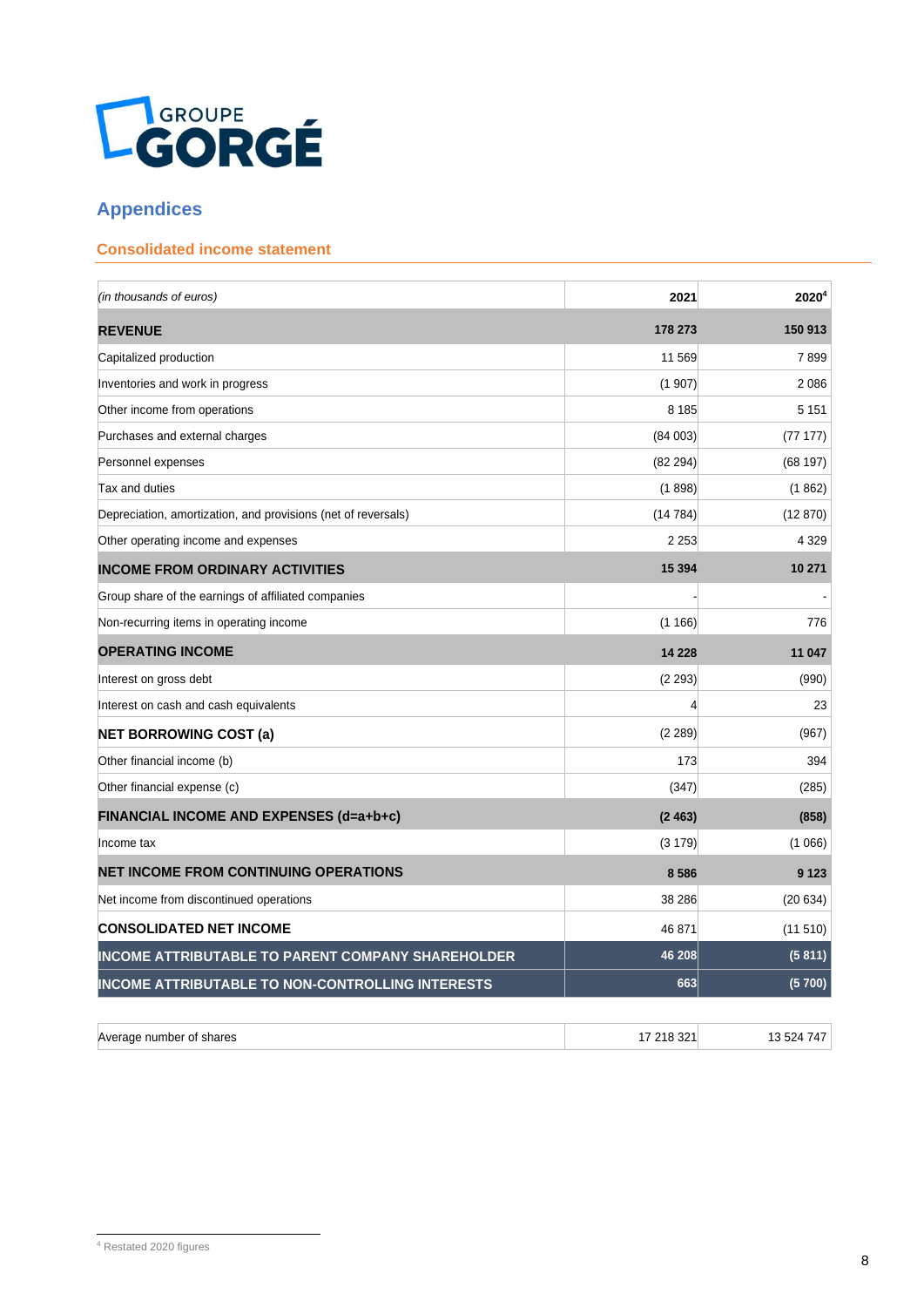

#### **Consolidated statement of cash flows**

| (in thousands of euros)                                                               | 2021           | 20205   |
|---------------------------------------------------------------------------------------|----------------|---------|
| <b>NET INCOME FROM CONTINUING OPERATIONS</b>                                          | 8586           | 9 1 2 3 |
| Accruals                                                                              | 10 306         | 15 199  |
| Capital gains and losses on disposals                                                 | 13             | (8520)  |
| Group share of income of equity-accounted companies                                   | $\overline{0}$ | 0       |
| CASH FLOW FROM OPERATIONS (before neutralization of the net borrowing cost and taxes) | 18 904         | 15803   |
| Expense for net debt                                                                  | 2 2 8 9        | 967     |
| Tax expense                                                                           | 3 1 7 9        | 1 0 6 6 |
| CASH FLOW (after neutralization of the net borrowing cost and taxes)                  | 24 372         | 17835   |
| Tax paid                                                                              | (1448)         | (1560)  |
| Change in working capital requirements                                                | (34752)        | 25 002  |
| <b>NET CASH FLOW FROM OPERATING ACTIVITIES (A)</b>                                    | (11827)        | 41 277  |
| <b>Investing activities</b>                                                           |                |         |
| Payments/acquisition of intangible assets                                             | (12799)        | (13727) |
| Payments/acquisition of property, plant and equipment                                 | (12493)        | (4062)  |
| Proceeds/disposal of property, plant and equipment and intangible assets              | 20             | 7 1 4 3 |
| Payments/acquisition & Proceeds/disposal of non-current financial assets              | (66)           | 124     |
| Net cash inflow/outflow on the acquisition/disposal of subsidiaries                   |                | (729)   |
| <b>NET CASH FLOW FROM INVESTING ACTIVITIES (B)</b>                                    | (25338)        | (11251) |
| <b>Financing activities</b>                                                           |                |         |
| Capital increase or contributions                                                     |                |         |
| Dividends paid to parent company shareholders                                         | (5509)         | (4319)  |
| Dividends paid to non-controlling interests                                           | (360)          | (1484)  |
| Other equity transactions                                                             | (3 213)        | (32654) |
| Proceeds from borrowings                                                              | 118 476        | 34 458  |
| Repayment of borrowings                                                               | (83150)        | (12600) |
| Cost of net debt                                                                      | (1811)         | (896)   |
| <b>NET CASH FLOW FROM FINANCING ACTIVITIES (C)</b>                                    | 24 4 33        | (17494) |
| CASH FLOW GENERATED BY CONTINUING OPERATIONS (D = A+B+C)                              | (12732)        | 12 531  |
| Cash flow generated by discontinued operations                                        | (8253)         | 9 1 1 6 |
| <b>EFFECTS OF EXCHANGE RATE CHANGES</b>                                               | (20985)        | 21 647  |
| Effects of exchange rate changes                                                      | 16             | (18)    |
| CASH AND CASH EQUIVALENT AT THE BEGINNING OF THE YEAR                                 | 57857          | 46 839  |
| Restatement of cash and cash equivalents                                              | (2308)         | (1495)  |
| CASH AND CASH EQUIVALENTS AT THE END OF THE YEAR                                      | 42 835         | 57 857  |

<sup>&</sup>lt;sup>5</sup> 2020 restated for discontinued operations and a change in presentation of the costs of obtaining contracts restated as an intangible asset (in acquisition of fixed assets and in amortization) and no longer in the WCR.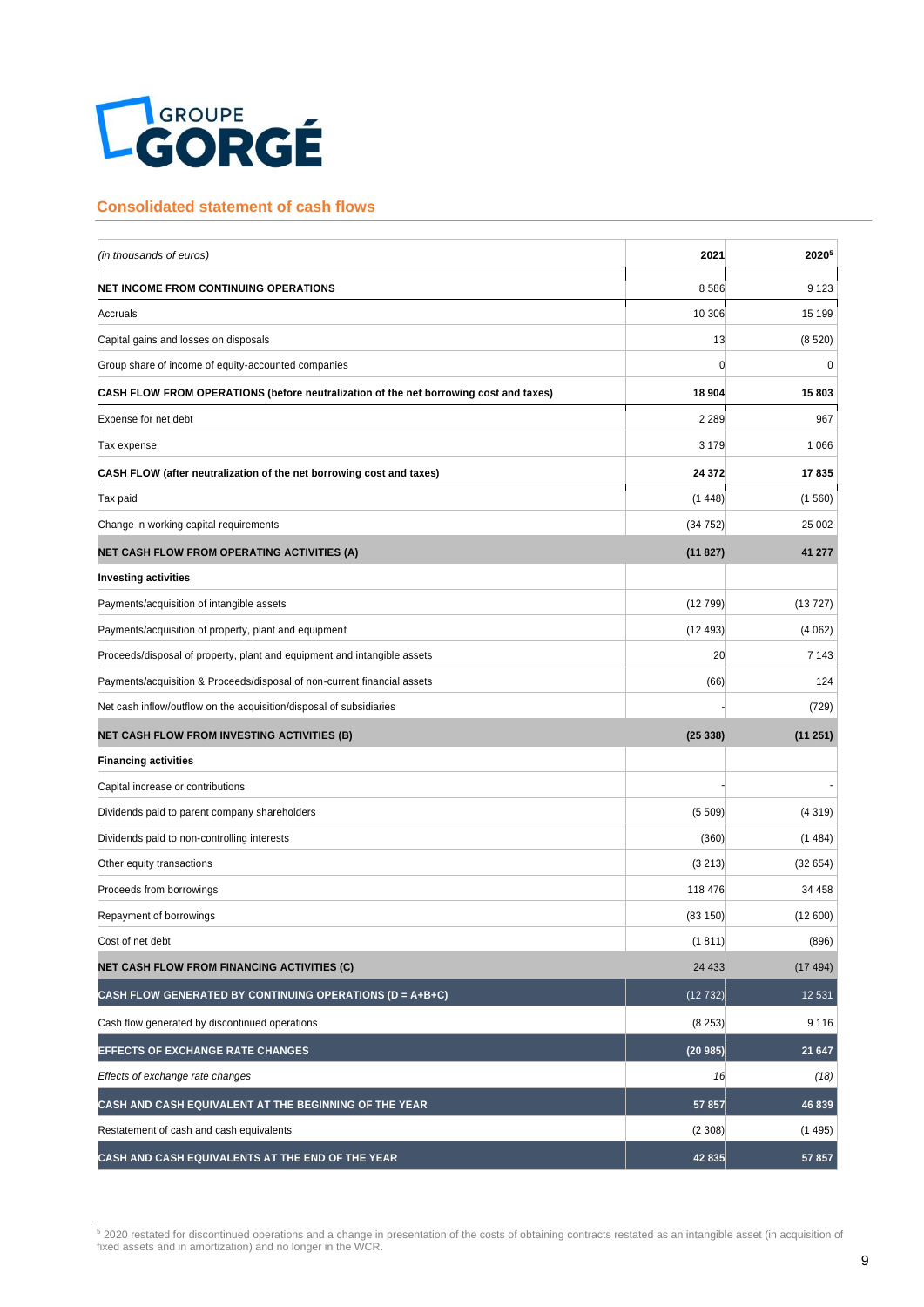

## **Consolidated balance sheet - Assets**

| (in thousands of euros)             | 31/12/2021 | 31/12/2020 |
|-------------------------------------|------------|------------|
| <b>NON-CURRENT ASSETS</b>           | 116 244    | 169 696    |
| Goodwill                            | 23 7 9 2   | 63 245     |
| Other intangible assets             | 34 172     | 41 371     |
| Property, plant and equipment       | 38 355     | 47 038     |
| Investments in affiliated companies | 5          | 1 1 3 9    |
| Other financial assets              | 18 543     | 12 090     |
| Deferred tax assets                 | 1 3 7 8    | 4813       |
| Other non-current assets            |            |            |
| <b>CURRENT ASSETS</b>               | 203 565    | 259 300    |
| Net inventories                     | 23 003     | 33 400     |
| Net trade receivables               | 43757      | 44 443     |
| Contract assets                     | 63 189     | 63 393     |
| Other current assets                | 17 115     | 21 3 34    |
| Tax receivables payable             | 13 3 7 5   | 14 061     |
| Other current financial assets      | 217        | 2          |
| Cash and cash equivalents           | 42 909     | 82 668     |
| Assets held for sale                | 32 751     |            |
| <b>TOTAL ASSETS</b>                 | 352 560    | 428 996    |